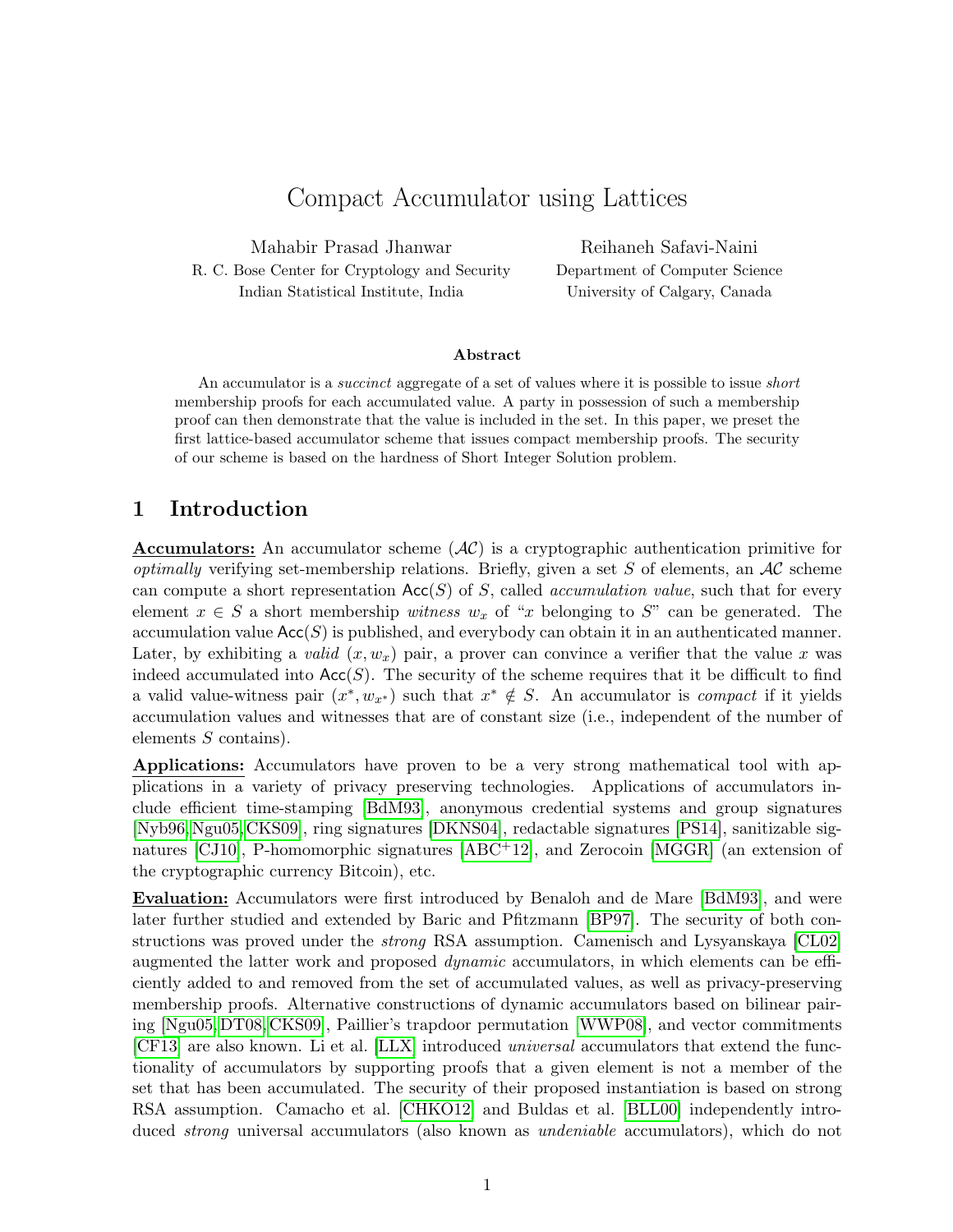assume the accumulator manager is trusted. Both constructions were proved secure under the assumption that collision-resistant hash functions exists.

#### 1.1 Our Contribution

In recent years, there has been rapid development in the use of lattices for constructing rich cryptographic schemes (these include digital signatures [\[GPV08,](#page-10-6)[Boy10,](#page-9-10)[CHKP12\]](#page-9-11), identity-based encryption [\[GPV08\]](#page-10-6) and hierarchical IBE [\[CHKP12,](#page-9-11) [ABB10\]](#page-8-1), non-interactive zero knowledge [\[PV08\]](#page-10-7), and even a fully homomorphic cryptosystem [\[Gen09\]](#page-10-8)). Among other reasons, this is because such schemes have yet to be broken by quantum algorithms, and their security can be based solely on worst-case computational assumptions.

In the spirit of lattice-based cryptography, we present the first compact accumulator scheme from lattices and prove that it is secure based on the hardness of Short Integer Solution (SIS) problem. As the average-case SIS problem was shown to be as hard as certain worst-case lattice problems [\[Ajt96,](#page-9-12)[MR07,](#page-10-9) [GPV08\]](#page-10-6), our scheme owns provable security under worst-case hardness assumption.

#### 1.2 Related Work

Although, there exists no direct lattice-based  $AC$  scheme, the constructions in [\[BdM93,](#page-9-0) [BLL00,](#page-9-9) [CHKO12\]](#page-9-8) give indirect lattice-based instantiations because they only assume collision-resistant hash functions exist. This is true as lattice-based constructions of collision-resistant hash function are known [\[LM06,](#page-10-10)[PR06\]](#page-10-11), and therefore the security of the resulting schemes can also be reduced to worst-case assumptions on lattices. However, hash-tree based  $AC$  schemes are not *compact* as, in this setting, witnesses grows logarithmically with the number of elements in S.

# 2 Preliminaries

**Notation:** Let  $\lambda \in \mathbb{N}$  be the security parameter and  $1^{\lambda}$  its unary representation. We use standard asymptotic notation to describe the order of growth of functions. For any positive real valued functions  $f(n)$  and  $g(n)$  we write  $f = O(g)$  if there exists two constants  $c_1, c_2$  such that  $f(n) < c_1 \cdot g(n)$  for all  $n \ge c_2$ ;  $f = \Omega(g)$  if  $g = O(f)$ ;  $f = \Theta(g)$  if  $f = O(g)$  and  $g = O(f)$ ; and  $f = o(g)$  if  $\lim_{n \to \infty} \frac{f(n)}{g(n)} = 0$ . We denote  $f = \tilde{O}(g)$  if  $f = O(g \cdot \text{poly}(\log g))$ . The notation  $\tilde{\Theta}$  is defined analogously. We denote  $\omega(f(n))$  to denote a function that grows faster than  $c \cdot f(n)$  for any  $c > 0$ . We let poly $(n)$  denote an unspecified function  $f(n) = O(n^c)$  for some constant c. A function  $f(n)$  is called negligible, often written as  $f(n) = \text{negl}(n)$ , if  $f = o(\frac{1}{a})$  $\frac{1}{g}$ ) for any polynomial g = poly(n). A function of n is called *overwhelming* if it is  $1 - \text{negl}(n)$ . For a positive integer k, let [k] denote the set  $\{1, \ldots, k\}$ . We denote the set of integers modulo q by  $\mathbb{Z}_q$ , and identify it with the set  $\{0, \ldots, q-1\}$  in the natural way. Column vectors are name by lower-case bold letters (e.g., b) and matrices by upper-case bold letters (e.g., B). For a matrix  $S \in \mathbb{R}^{m_1 \times m_2}$ , we call the norm of S as  $||S|| = \max_{1 \leq i \leq m_2} ||s_i||$ , where  $||s_i||$  denotes the  $\ell_2$ -norm (Euclidean norm) of the column vector  $s_i$ . We let  $\widetilde{S} \in \mathbb{R}^{m_1 \times m_2}$  denotes the matrix whose columns  $\widetilde{s}_1, \ldots, \widetilde{s}_{m_2}$  represents the Gram-Schmidt orthogonalization of the vectors  $s_1, \ldots, s_{m_2}$  taken in the same order. Let  $||S||$  denote the Gram-Schmidt norm of S.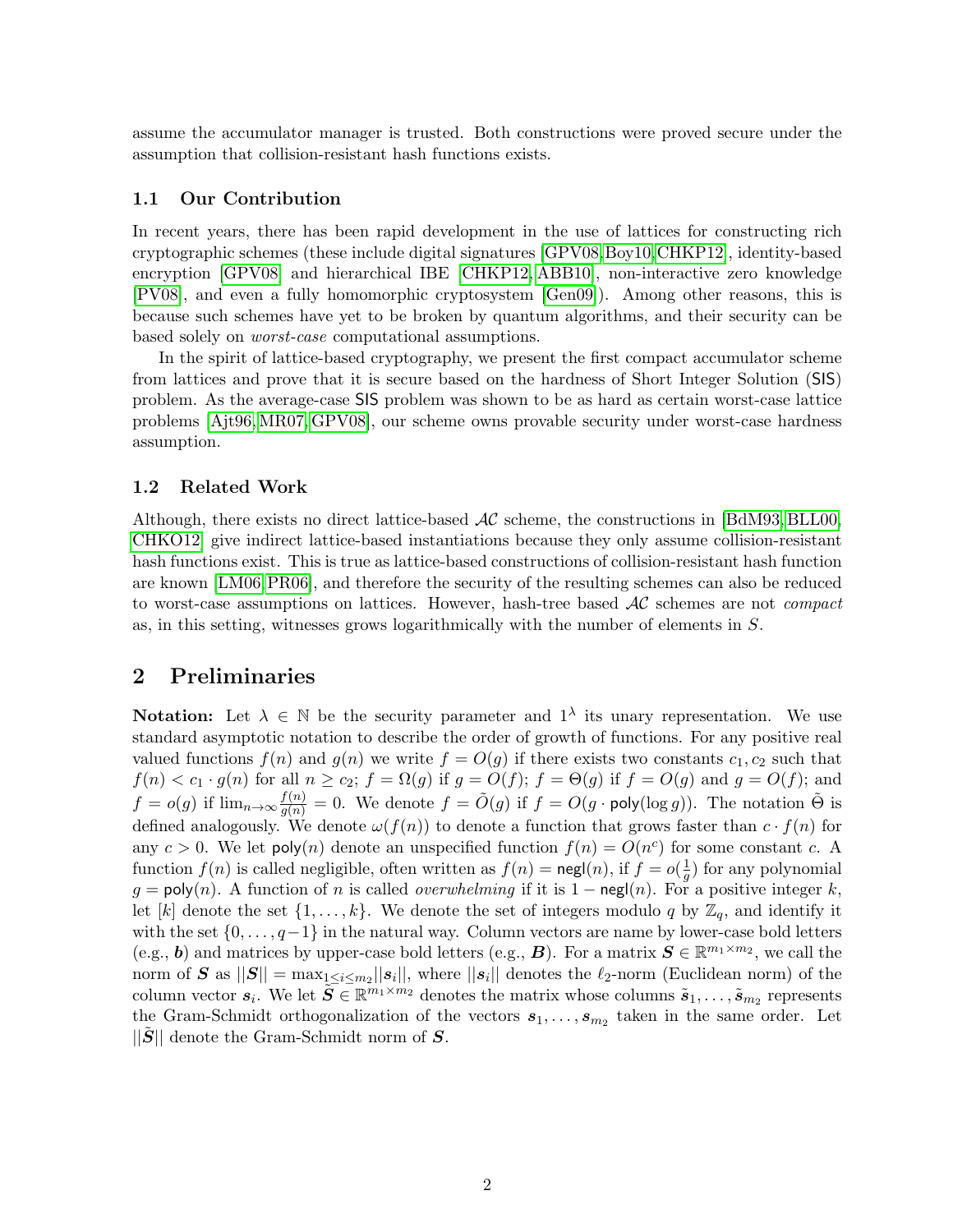#### 2.1 Lattices

Let  $\mathbb{R}^m$  be the *m*-dimensional Euclidean space. A *lattice*  $\Lambda \subseteq \mathbb{R}^m$  is a set

<span id="page-2-1"></span>
$$
\Lambda = \left\{ \sum_{i=1}^{k} c_i \mathbf{b}_i \mid c_i \in \mathbb{Z} \text{ and } \mathbf{b}_1, \ldots, \mathbf{b}_k \in \mathbb{R}^m \right\}
$$
(1)

of all integral combination of k linearly independent vectors  $\mathbf{b}_1, \ldots, \mathbf{b}_k$  $\mathbf{b}_1, \ldots, \mathbf{b}_k$  $\mathbf{b}_1, \ldots, \mathbf{b}_k$  in  $\mathbb{R}^m$   $(m \geq k)$  <sup>1</sup>. The integers k and m are called the rank and dimension of the lattice, respectively. The sequence of vectors  $b_1, \ldots, b_k$  is called a *lattice basis* and it is conveniently represented as a matrix  $B =$  $[\boldsymbol{b}_1,\ldots,\boldsymbol{b}_k] \in \mathbb{R}^{m \times k}$  having the basis vectors as columns. Using the matrix notation, [\(1\)](#page-2-1) can be written in a more compact form as  $\Lambda = \Lambda(B) = \{Bc \mid c \in \mathbb{Z}^k\}$ , where  $Bc$  is the usual matrix-vector multiplication. When  $m = k$ , the lattice is called full-rank. A lattice  $\Lambda$  is called *integer lattice* if  $\Lambda \subseteq \mathbb{Z}^m$ . In this work, every lattice will be a full-rank lattice.

The minimum distance  $\lambda_1(\Lambda)$  of a lattice  $\Lambda$  is the length (Euclidean length, i.e.,  $\ell_2$  norm, unless otherwise indicated). More generally, the *i*th *successive minimum*  $\lambda_i(\Lambda)$  is the smallest radius r such that  $\Lambda$  contains i linearly independent vectors of norm at most r. The following are the two standard worst-case approximation problems on lattices: Shortest Vector Problem (SVP<sub> $\gamma$ </sub>) and Shortest Independent Vector Problem (SIVP<sub> $\gamma$ </sub>). In both problems,  $\gamma = \gamma(m)$  is the approximation factor as a function of the lattice-dimension.

**Definition 1 (SVP<sub>γ</sub>)** An input to SVP<sub>γ</sub> is a basis **B** of a full-rank m-dimensional lattice. The goal is to output a nonzero lattice vector  $Bx$  (with  $x \in \mathbb{Z}^m \setminus \{0\}$ ) such that  $||Bx|| \leq \gamma \cdot ||By||$ for any  $y \in \mathbb{Z}^m \backslash \{0\}.$ 

**Definition 2** (SIVP<sub> $\gamma$ </sub>) An input to SIVP<sub> $\gamma$ </sub> is a basis **B** of a full-rank m-dimensional lattice. The goal is to output a set of m linearly independent lattice vectors  $Bx_1, \ldots, Bx_m \in \Lambda(B)$  such that  $max_i \{||\boldsymbol{B}\boldsymbol{x}_i||\} \leq \gamma \cdot \lambda_m(\Lambda(\boldsymbol{B})).$ 

#### 2.1.1  $q$ -ary Lattices

In this work we use  $q$ -ary lattices; a special family of full-rank integer lattices. A lattice from this family is most naturally specified not by a basis, but instead by a parity check matrix  $\mathbf{A} \in \mathbb{Z}_q^{n \times m}$ for some positive integer  $n$  and positive integer modulus  $q$ . The associated full rank lattice of dimensional  $m$  is defined as:

$$
\Lambda^{\perp}(\mathbf{A}) = \{ \mathbf{x} \in \mathbb{Z}^m \mid \mathbf{A}\mathbf{x} = \mathbf{0} \bmod q \}
$$
 (2)

It is routine to check that  $\Lambda^{\perp}(A)$  contains  $0 \in \mathbb{Z}^m$  (thus non-empty) and is closed under subtraction, hence it is a lattice. The hardness of these lattices is most naturally parametrized by n (not m, even though m is the dimension of the lattices) and therefore it is standard to consider the parameters  $m = m(n)$  and  $q = q(n)$  as functions of n. By taking  $m = c \cdot n \log q$ for some constant  $c \geq 1$ , it can be shown that with high probability, the minimum distance Lot some constant  $c \geq 1$ , it can be shown that with ligh probability, the  $\lambda_1(\Lambda^{\perp}(A))$  of  $\Lambda^{\perp}(A)$  is at most  $\Theta(\sqrt{n \log q})$ , where  $A \in \mathbb{Z}_q^{n \times m}$  is random.

Ajtai [\[Ajt99\]](#page-9-13), Alwen and Peikert [\[AP09\]](#page-9-14), Micciancio and Peikert [\[MP12\]](#page-10-12) provided methods to produce a matrix A statistically close to uniform in  $\mathbb{Z}_q^{n \times m}$  along with a short basis  $T_A$  of lattice  $\Lambda^{\perp}(A)$ . It is summarized in the following lemma.

<span id="page-2-2"></span><span id="page-2-0"></span><sup>&</sup>lt;sup>1</sup>Alternatively, lattices can also be characterized without any reference to any basis. A lattice Λ can be defined as a discrete nonempty subset of  $\mathbb{R}^m$  which is closed under subtraction, i.e., if  $x \in \Lambda$  and  $y \in \Lambda$ , then also  $x - y \in \Lambda$ . Here *discrete* means that there exists a positive real  $\lambda > 0$  such that the Euclidean distance between any two lattice vectors is at least  $\lambda$ .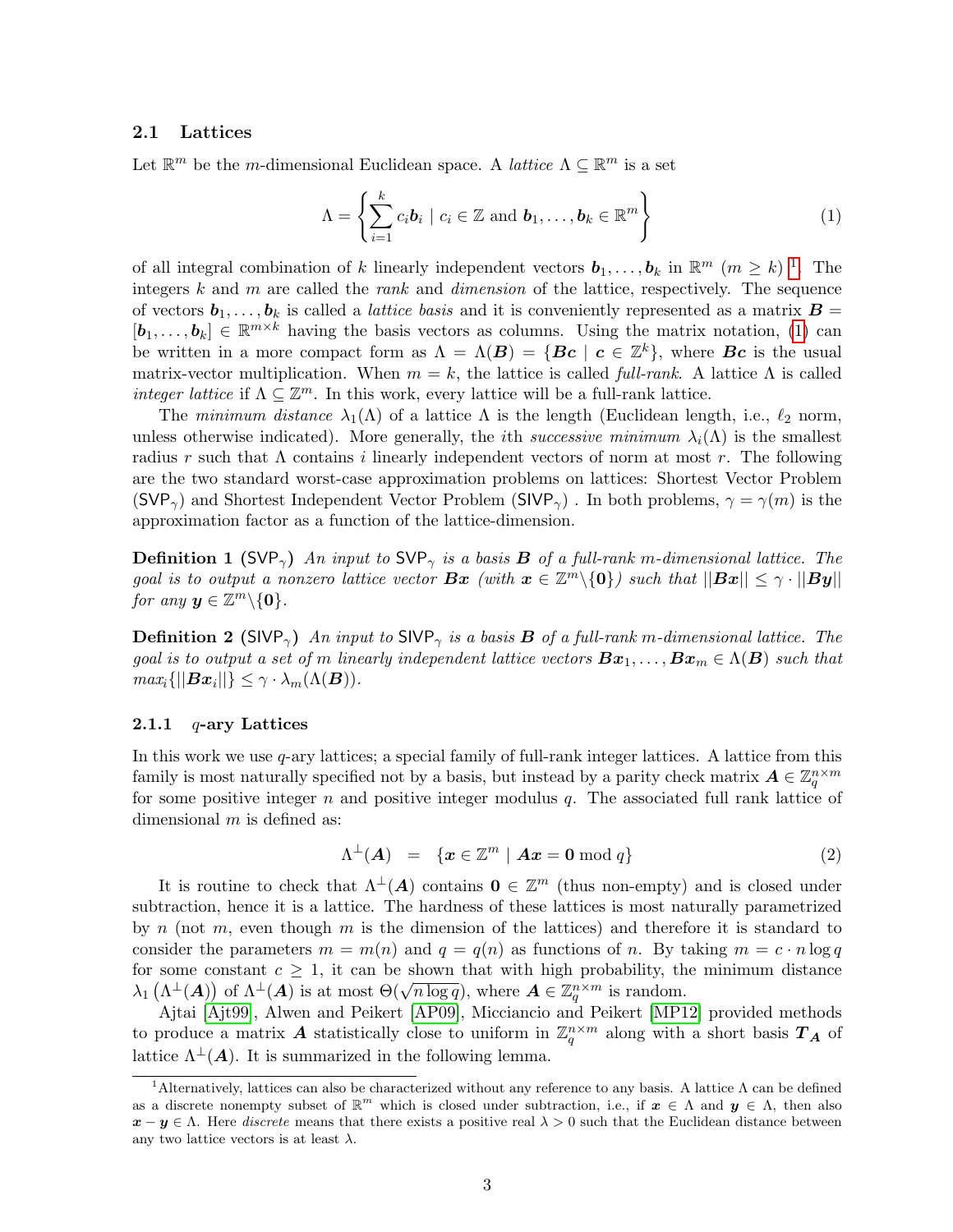**Proposition 1 (Short Basis Generation)** There is a PPT algorithm that, on input a security parameter  $1^{\lambda}$ , an odd prime  $q = \text{poly}(\lambda)$ , and two integers  $n = \Theta(\lambda)$  and  $m \ge 6n \log q$ , outputs a matrix  $A \in \mathbb{Z}_q^{n \times m}$  statistically close to uniform, and a basis  $T_A$  for  $\Lambda^{\perp}(A)$  with overwhelming probability such that  $||\tilde{T}_A|| \leq \tilde{\Theta}(\sqrt{m}).$ 

We refer to the algorithm of Proposition [1](#page-2-2) by  $\mathsf{TrapGen}(1^{\lambda})$ .

**Primitive Matrix:** We say that a matrix  $A \in \mathbb{Z}_q^{n \times m}$  is *primitive* if its columns generate all of  $\mathbb{Z}_q^n$ , i.e.,  $\mathbf{A} \cdot \mathbb{Z}^m$  (mod  $q) = \mathbb{Z}_q^n$ . It is known that for any fixed constant  $C > 1$  and any  $m \geq C n \log q$ , a uniformly random  $\mathbf{A} \in \mathbb{Z}_q^{n \times m}$  is primitive, except with  $2^{-\Omega}(n) = \mathsf{negl}(n)$  probability. Therefore, throughout the paper we implicitly assume that such a uniform  $A$  is primitive.

#### 2.1.2 Hardness Assumption

The *short integer solution* (SIS) problem was first suggested to be hard on average by Ajtai [\[Ajt96\]](#page-9-12) and later in [\[MR07\]](#page-10-9) was formalized as follows. The security of our accumulator scheme is based on the hardness of this problem.

**Definition 3 (SIS Problem)** The small integer solution problem SIS (in the  $\ell_2$  norm) is as follows: given an integer q, a matrix  $\bm A\in \mathbb Z_q^{n\times m}$ , and a real  $\beta$ , find an integer vector  $\bm e\in \mathbb Z^m$ such that  $Ae = 0 \mod q$  and  $||e|| \leq \beta$ .

Clearly, the problem is syntactically equivalent to finding some short nonzero vector in  $\Lambda^{\perp}(A)$ . For functions  $q(n)$ ,  $m(n)$ , and  $\beta(n)$ , an *average-case* SIS problem instance is drawn from the probability ensemble over instances  $(q(n), A, \beta(n))$  where  $A \in \mathbb{Z}_q^{n \times m}$  is uniformly random. This average-case problem was shown to be as hard as certain worst-case lattice problems, first by Ajtai [\[Ajt96\]](#page-9-12), then by Micciancio and Regev [\[MR07\]](#page-10-9), and Gentry et al. [\[GPV08\]](#page-10-6).

<span id="page-3-1"></span>**Theorem 1** ([\[GPV08\]](#page-10-6)) For any poly-bounded m, any  $\beta = \text{poly}(n)$  and for any prime  $q \geq$  $\beta \cdot \omega(\sqrt{n \log n})$ , the average-case  $\text{SIS}_{q,m,\beta}$  is as hard as approximating the Shortest Independent Vector Problem (SIVP<sub> $\gamma$ </sub>), among others, in the worst-case to within certain  $\gamma = \beta \cdot \tilde{O}(\sqrt{n})$  factors.

#### 2.1.3 Discrete Gaussian Distribution over Lattices

For any  $s > 0$  the Gaussian function  $\rho_{s,c} : \mathbb{R}^m \to \mathbb{R}$  centered at  $c \in \mathbb{R}^m$  with parameter s is defined as:

$$
\forall \boldsymbol{x} \in \mathbb{R}^m, \ \rho_{s,\boldsymbol{c}}(\boldsymbol{x}) = e^{-\frac{\pi ||\boldsymbol{x}-\boldsymbol{c}||^2}{s^2}}.
$$

For any  $c \in \mathbb{R}^m$ , real  $s > 0$ , and m-dimensional lattice  $\Lambda$ , define the discrete Gaussian distribution  $D_{\Lambda,s,c}$  over  $\Lambda$  (with center c and Gaussian parameter s) as:

$$
\forall \boldsymbol{x}\in\mathbb{R}^m, \,\, D_{\Lambda,s,\boldsymbol{c}}(\boldsymbol{x})=\frac{\rho_{s,\boldsymbol{c}}(\boldsymbol{x})}{\rho_{s,\boldsymbol{c}}(\boldsymbol{\Lambda})}.
$$

Micciancio and Regev [\[MR07\]](#page-10-9) proved that the norm  $(\ell_2 \text{ norm})$  of vectors sampled from the discrete Gaussian distribution is small with high probability. We preset this result specialized to q-ary lattices.

<span id="page-3-0"></span>**Lemma 1** Let  $A \in \mathbb{Z}_q^{n \times m}$  be a primitive matrix, and s be a Gaussian parameter with  $s \geq$  $\omega(\sqrt{\log m})$ . Then for m-dimensional full-rank lattice  $\Lambda^{\perp}(A)$ , and  $\boldsymbol{c} \in \mathbb{R}^m$ ,

$$
\mathsf{Pr}_{\mathbf{x} \leftarrow D_{\Lambda^\perp(\mathbf{A}), s, \mathbf{c}}}\left[ \ ||\mathbf{x} - \mathbf{c}|| > s\sqrt{m} \ \right] \leq \mathsf{negl}(m).
$$

Gentry et al. [\[GPV08\]](#page-10-6) proved that, given a basis **B** for a lattice  $\Lambda$ , one can efficiently sample points in  $\Lambda$  with discrete Gaussian distribution for sufficiently large values of s.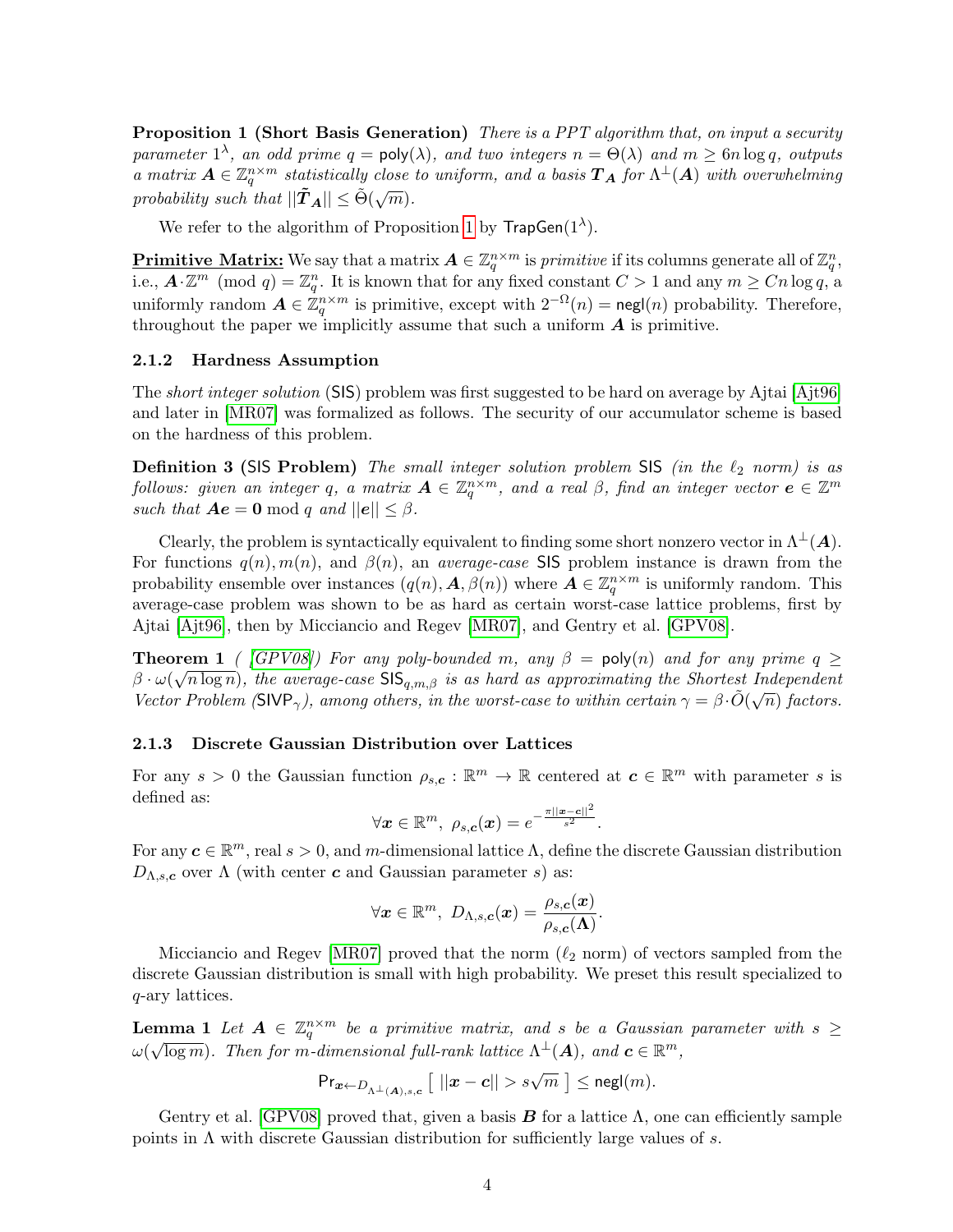<span id="page-4-0"></span>**Theorem 2** There is a PPT algorithm that, given a basis **B** of an m-dimensional lattice  $\Lambda$ , a parameter  $s \geq ||\tilde{B}|| \cdot \omega(\sqrt{\log m})$ , and a center  $c \in \mathbb{R}^m$ , outputs a sample from a distribution that is statistically close to  $D_{\Lambda,s,c}$ .

We refer to the algorithm of Theorem [2](#page-4-0) by  $\mathsf{SampleD}(B, s, c)$ .

The Gaussian Sampling Algorithm:  $SampleD(B, s, c)$ 

- Input :
	- $-$  a basis **B** of a lattice  $\Lambda \subseteq \mathbb{R}^m$ ,
	- $-$  a positive real parameter  $s \ge ||\tilde{\boldsymbol{B}}|| \cdot \omega(\sqrt{\epsilon})$  $\overline{\log m}$ ), and
	- − a center vector  $c \in \mathbb{R}^n$ .
- Output :
	- a fresh random lattice vector  $x \in \Lambda$  drawn from a distribution statistically close to  $D_{\Lambda,s,c}$ .

We now recall an important lemma from  $[GPV08]$  which says that for a vector  $e$ , chosen from an appropriate discrete Gaussian distribution over  $\mathbb{Z}^m$ , the vector  $\mathbf{A}\mathbf{e}$  mod q corresponds to a nearly-uniform element in  $\mathbb{Z}_q^n$ .

<span id="page-4-2"></span>**Lemma 2** Let  $A \in \mathbb{Z}_q^{n \times m}$  is primitive. Then for any  $s \geq \omega(k)$ √  $\overline{\log m}$ ), the distribution of  $\boldsymbol{u} =$  $\boldsymbol{Ae} \bmod q \in \mathbb{Z}_q^n$  is statistically close to uniform over  $\mathbb{Z}_q^n$ , where  $\boldsymbol{e}$  is chosen from  $D_{\mathbb{Z}^m,s,\boldsymbol{0}}$ .

#### <span id="page-4-1"></span>2.1.4 Basis Delegation

In [\[CHKP12\]](#page-9-11) a deterministic polynomial-time algorithm is given to extend a basis of  $\Lambda^{\perp}(A)$  to a basis (without any loss of quality) of an arbitrary higher-dimensional extension  $\Lambda^{\perp}(A||\overline{A})$ . We refer to this algorithm by BasisDel.

The Basis Delegation Algorithm: BasisDel( $T_A, A, \overline{A}$ )

- Input :
	- − an arbitrary  $A \in \mathbb{Z}_q^{n \times m}$  such that  $A$  is primitive,
	- an arbitrary basis  $T_A$  of  $\Lambda^{\perp}(A)$ , and
	- an arbitrary  $\bar{\boldsymbol{A}} \in \mathbb{Z}_q^{n \times \bar{m}}$ .
- Output :
	- $-$  a basis  $T_{A'}$  of  $\Lambda^{\perp}(A' = A||\bar{A}) \subseteq \mathbb{Z}^{m+\bar{m}}$  such that  $||\tilde{T}_{A'}|| = ||\tilde{T}_A||$ .

#### 2.1.5 Cryptographic Accumulators

We now give a formal definition of a cryptographic accumulator scheme.

**Definition 4 (Accumulator Scheme)** Let  $M$ , C and W be three sets (the message set, the set containing accumulated values and the set containing witnesses respectively). An accumulator scheme AC is a tuple of PPT algorithms (Setup, Accumulate, WitGen, Verify) with the following functionalities: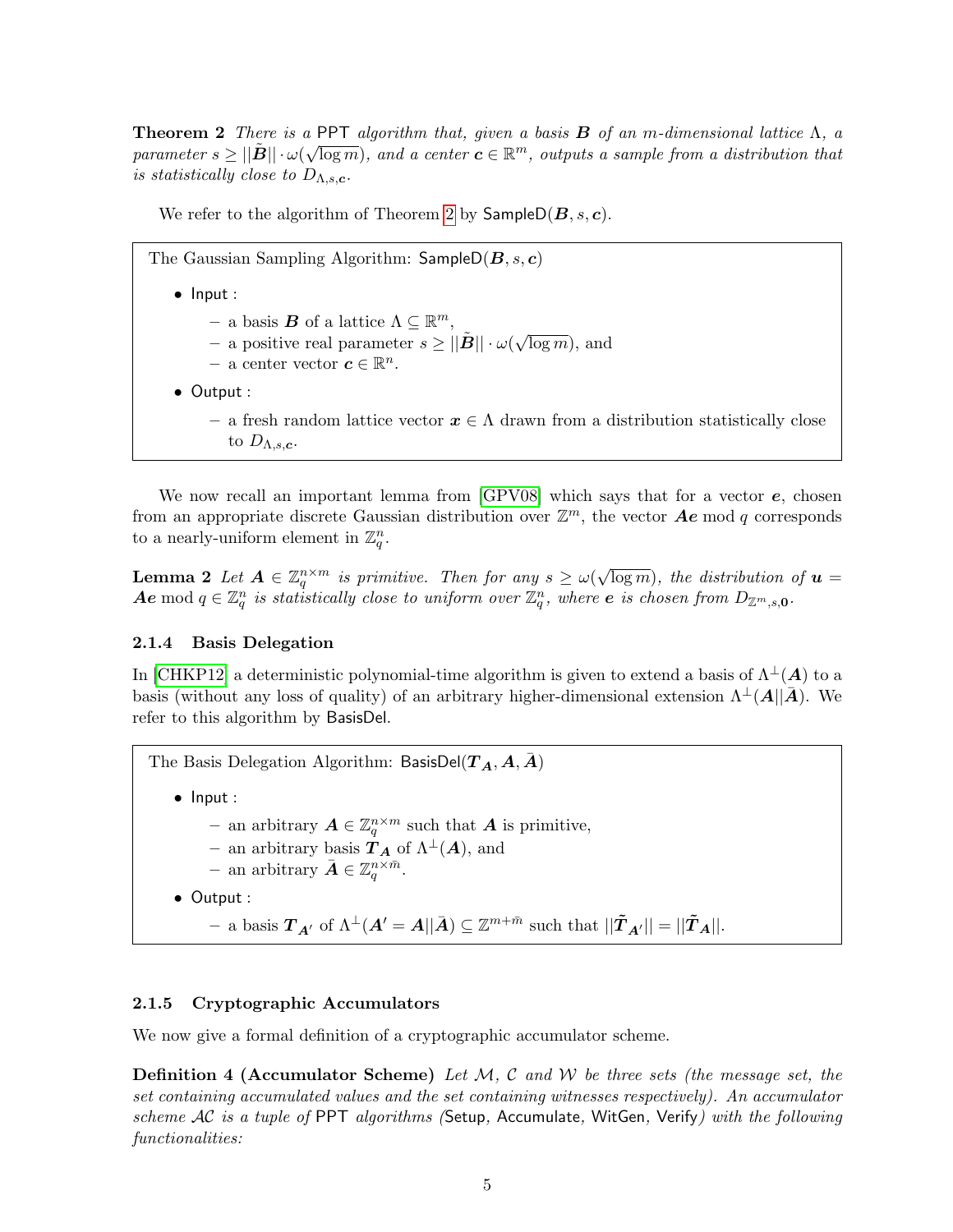- Setup( $1^{\lambda}$ ): Given a security parameter  $\lambda$ , it outputs a public key pk and a secret key sk. The remaining algorithms take pk as an implicit input.
- Accumulate(X): If  $X \subseteq \mathcal{M}$  then it accumulates all the elements of X into an accumulation *value* Acc<sub>*X*</sub>  $\in \mathcal{C}$ .
- WitGen $(X, x, sk)$ : If  $x \in X$  and  $X \subseteq M$ , then it outputs a membership witness  $w_x \in W$ ; otherwise it outputs "⊥" denoting Error.
- Verify $(x, w_x, c)$ : For  $x \in M$ ,  $w_x \in W$  and  $c \in C$  it outputs either "1" denoting member or "0" denoting Error.

The *correctness* of an accumulator scheme requires that correctly accumulated values have valid witnesses with overwhelming probability, i.e., for  $x \in \mathcal{M}, X \subseteq \mathcal{M}$ , the verification algorithm Verify(x, WitGen(X, x, sk), Accumulate(X)) outputs 1 with overwhelming probability if,  $x \in X$ .

**Definition 5 (One-way Security)** An accumulator scheme is one-way secure  $2$  if, for all polynomial time adversaries A:

$$
\Pr[\mathsf{pk} \leftarrow \mathsf{Setup}(1^{\lambda}); (X^*, x^*, w_{x^*}) \leftarrow \mathcal{A}(\mathsf{pk}) \mid x^* \notin X^* \subseteq \mathcal{M} \text{ and }
$$

$$
\mathsf{Verify}(x^*, w_{x^*}, c \leftarrow \mathsf{Accumulate}(X^*)) = 1] \le \mathsf{negl}(\lambda).
$$

If an accumulator satisfies this definition, then it is infeasible for an adversary to prove that a value  $x$  was accumulated in a accumulation value  $c$  when in fact it was not.

### 3 A Compact Accumulator Scheme

In this section we provide our accumulator scheme from lattices. Next, we discuss the correctness of our scheme. The security analysis of our scheme will be given in  $\S 3.2$ .

The parameters of our scheme involves:

- a security parameter  $1^{\lambda}$ ;
- integers n and q (a prime) with  $n = \Theta(\lambda)$  and  $q = \text{poly}(n);$
- a dimension  $m \geq 6n \lg q$  and a bound  $L = O(\sqrt{m});$
- a Gaussian parameter  $s \geq L \cdot \omega \left( \sqrt{\log(m + m')} \right)$ , where  $m' = \text{poly}(\lambda) \in \mathbb{N}$ ;
- a message set  $\mathcal{M}=\left\{\boldsymbol{B}_1,\ldots,\boldsymbol{B}_Q\in\mathbb{Z}_q^{n\times m'}\right\}\!,$  where  $Q=\mathsf{poly}(\lambda)$  and  $\boldsymbol{B}_i$ 's are independently chosen with uniform distribution.

The scheme is defined as follows.

- Setup(1<sup> $\lambda$ </sup>): It uses the algorithm  $\textsf{TrapGen}(1^{\lambda})$  from Proposition [1](#page-2-2) to generate  $(\boldsymbol{A},\boldsymbol{T}_{\boldsymbol{A}}),$ where  $\mathbf{A} \in \mathbb{Z}_q^{n \times m}$  is statistically close to uniform and  $\mathbf{T}_\mathbf{A}$  is a short basis of  $\Lambda^\perp(\mathbf{A})$  with  $||\tilde{T}_A|| \leq L$ . The public key pk is set to A, and the secret key sk is set to  $T_A$ . In the following, the other algorithms take  $pk = A$  as an implicit input.
- Accumulate $(X \subset \mathcal{M})$ : Without loss of generality, suppose  $X = \{B_1, \ldots, B_{Q'}\}$  for some  $Q' \in [Q]$ . It accumulates the  $Q'$  matrices in the set X into an *compact* accumulator value

$$
\mathsf{Acc}_X = \left[\sum_{\boldsymbol{B}_i \in X} \boldsymbol{B}_i\right] \in \mathbb{Z}_q^{n \times m'}
$$

.

<span id="page-5-0"></span><sup>&</sup>lt;sup>2</sup>In the literature, the one-way secure accumulators are also known as collision-resistant accumulators.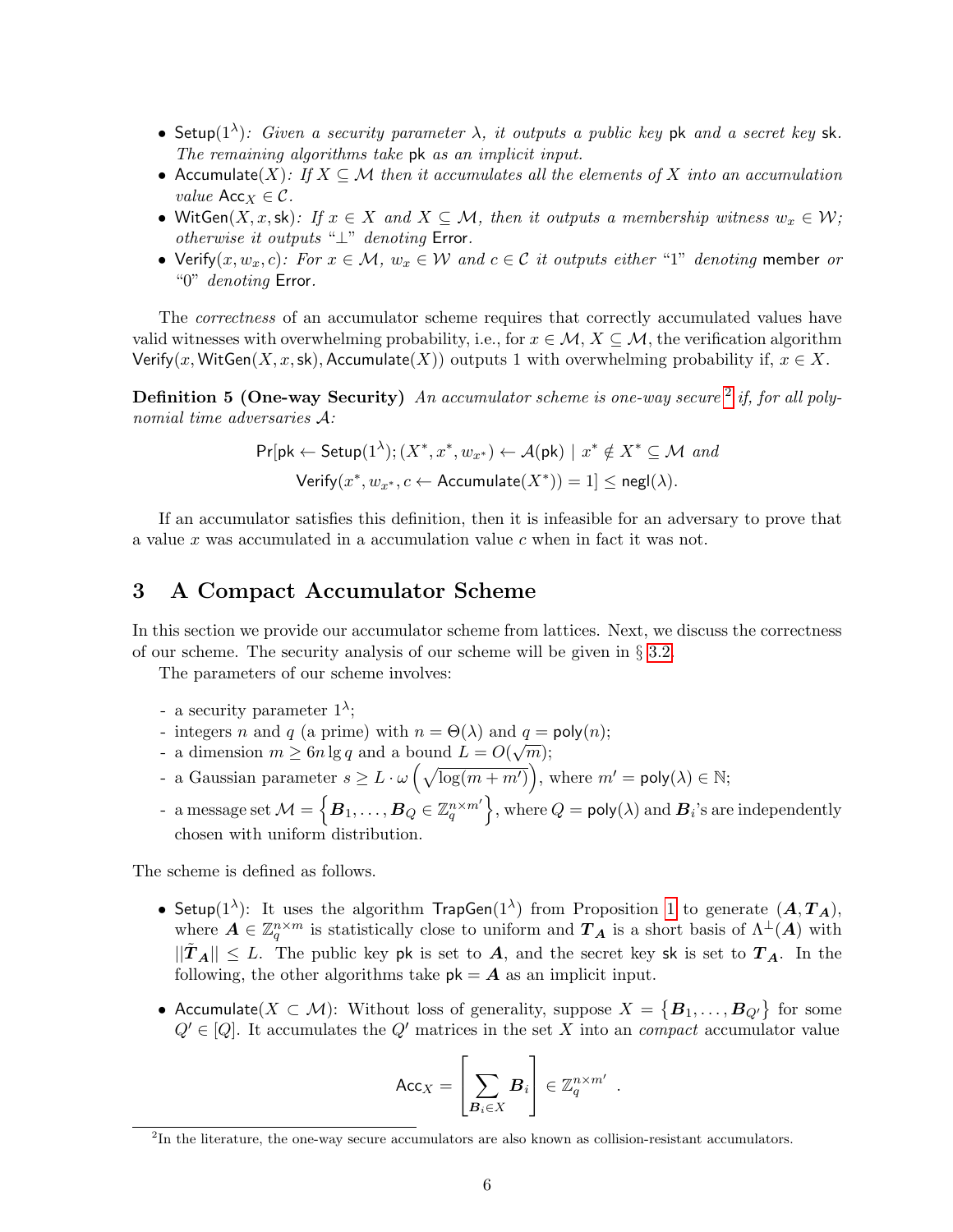• WitGen $(X, B, sk)$ : Let  $X = \{B_1, \ldots, B_{Q'}\}$  for some  $Q' \in [Q]$ . If  $B \notin X$ , return  $\perp$ . Otherwise,  $\mathbf{B} \in X$  and let  $\mathbf{B} = \mathbf{B}_j$  for some  $j \in [Q']$ . The witness generation algorithm returns a witness  $w_B$  to the fact that **B** has been accumulated in Acc<sub>X</sub>. It first computes the matrix

$$
\boldsymbol{F}_{\boldsymbol{B}} = \left[ \boldsymbol{A} \mid \mid \sum_{1 \leq i(\neq j) \leq Q'} \boldsymbol{B}_i \right] \in \mathbb{Z}_q^{n \times (m+m')}
$$

.

It then samples a vector  $d_B \in \Lambda^{\perp}(F_B) \subseteq \mathbb{Z}^{(m+m')}$  following the distribution  $D_{\Lambda^{\perp}(F_B),s,0}$ . This is done, using  $sk = T_A$ , as follows:

$$
\boldsymbol{d_B} \leftarrow \textsf{SampleD}\left(\textsf{BasisDel}\left(\boldsymbol{T_A}, \boldsymbol{A}, \sum_{1 \leq i(\neq j) \leq Q'} \boldsymbol{B}_i\right), s, \boldsymbol{0}\right).
$$

The witness  $w_B$  is set to  $w_B = d_B$ . See Theorem [2](#page-4-0) for a description of SampleD, and § [2.1.4](#page-4-1) for BasisDel.

• Verify( $B, w_B, Acc_X$ ): For an element  $B \in \mathcal{M}$  the verification algorithm proceeds as follows:

– Compute

$$
\boldsymbol{F}_{\boldsymbol{B}} = [\boldsymbol{A}]|(\mathsf{Acc}_{X}-\boldsymbol{B})] \in \mathbb{Z}^{n \times (m+m')}_{q}
$$

- and check if  $\mathbf{F}_B \cdot w_B = 0 \mod q$ , i.e., if  $w_B \in \Lambda^{\perp}(\mathbf{F}_B)$ .
- Finally, check if  $w_B$  is small by verifying that  $0 < ||w_B|| \leq s$ √  $\overline{m+m'}$ .

If all the checks pass, output 1; otherwise, output 0.

#### 3.1 Correctness

It is easy to see by inspection that the accumulator scheme is correct, i.e., the correctly accumulated values have verifying witnesses with overwhelming probability. But for completeness we discuss the correctness of our scheme in detail.

Let  $X = {\{\mathbf{B}_1,\ldots,\mathbf{B}_{Q'}\}} \subseteq \mathcal{M}$ , with corresponding accumulation value  $Acc_X = \sum_{i=1}^{Q'} \mathbf{B}_i$ . We show that every  $\mathbf{B} \in X$  admits a verifying witness with respect to Acc<sub>X</sub>. Without loss of generality, let  $B=B_1$ . A valid witness for  $B_1$  is a short vector  $d_{B_1}$  in the lattice  $\Lambda^\perp(\pmb{F}_{B_1})$  (where  $\boldsymbol{F}_{\boldsymbol{B}_1}=\left[\boldsymbol{A}||\sum_{i=2}^{Q'}\boldsymbol{B}_i\right]\in\mathbb{Z}_q^{n\times(m+m')}),$  i.e.,  $||\boldsymbol{d}_{\boldsymbol{B}_1}||\leq s\sqrt{(m+m')}$ . Lemma [1](#page-3-0) says that a sample in  $\Lambda^{\perp}(\mathbf{F}_{\mathbf{B}_1}),$  following  $D_{\Lambda^{\perp}(\mathbf{F}_{\mathbf{B}_1}),s,\mathbf{0}},$  has norm bounded by  $s\sqrt{(m+m')}$  if  $s \geq \omega\left(\sqrt{\log(m+m')}\right)$ . The algorithm of Theorem [2](#page-4-0) provides a method to sample from  $D_{\Lambda^{\perp}}(\mathbf{F}_{B_1}),$ ,  $\mathbf{F}_{0}$  if it is provided with a basis  $T_{F_{B_1}}$  of  $\Lambda^{\perp}(F_{B_1})$ , such that  $s \geq ||\tilde{T}_{F_{B_1}}|| \cdot \omega \left(\sqrt{\log(m+m')}\right)$ . We now see that this is indeed the case.

The witness generation algorithm has access to a short basis  $T_A$  of the lattice  $\Lambda^{\perp}(A)$ . With  $(T_A, A, \sum_{i=2}^{Q'} B_i)$  as input, the basis delegation algorithm BasisDel of § [2.1.4](#page-4-1) constructs a basis  $\hat{\boldsymbol{H}}_{\boldsymbol{F}_{\boldsymbol{B}_1}}$  of  $\Lambda^{\perp}(\boldsymbol{F}_{\boldsymbol{B}_1})$  such that  $||\tilde{\boldsymbol{T}}_{\boldsymbol{F}_{\boldsymbol{B}_1}}|| = ||\tilde{\boldsymbol{T}}_{\boldsymbol{A}}||$ . But  $||\tilde{\boldsymbol{T}}_{\boldsymbol{A}}|| \leq L \leq \frac{s}{\omega(\Lambda^{\text{log}(s)})}$  $\frac{s}{\omega(\sqrt{\log(m+m')})}$ , and therefore we have  $s \ge ||\tilde{\boldsymbol{T}}_{\boldsymbol{F}_{\boldsymbol{B}_1}}|| \cdot \omega \left(\sqrt{\log(m+m')}\right)$ .

Hence, the sampled vector  $d_{B_1}\leftarrow$  SampleD  $\left($  BasisDel  $\left( T_A, A, \sum_{i=2}^{Q'} B_i \right), s, \mathbf{0} \right)$  constitute a valid witness for the membership of  $B_1$  in X with respect to Acc<sub>X</sub>.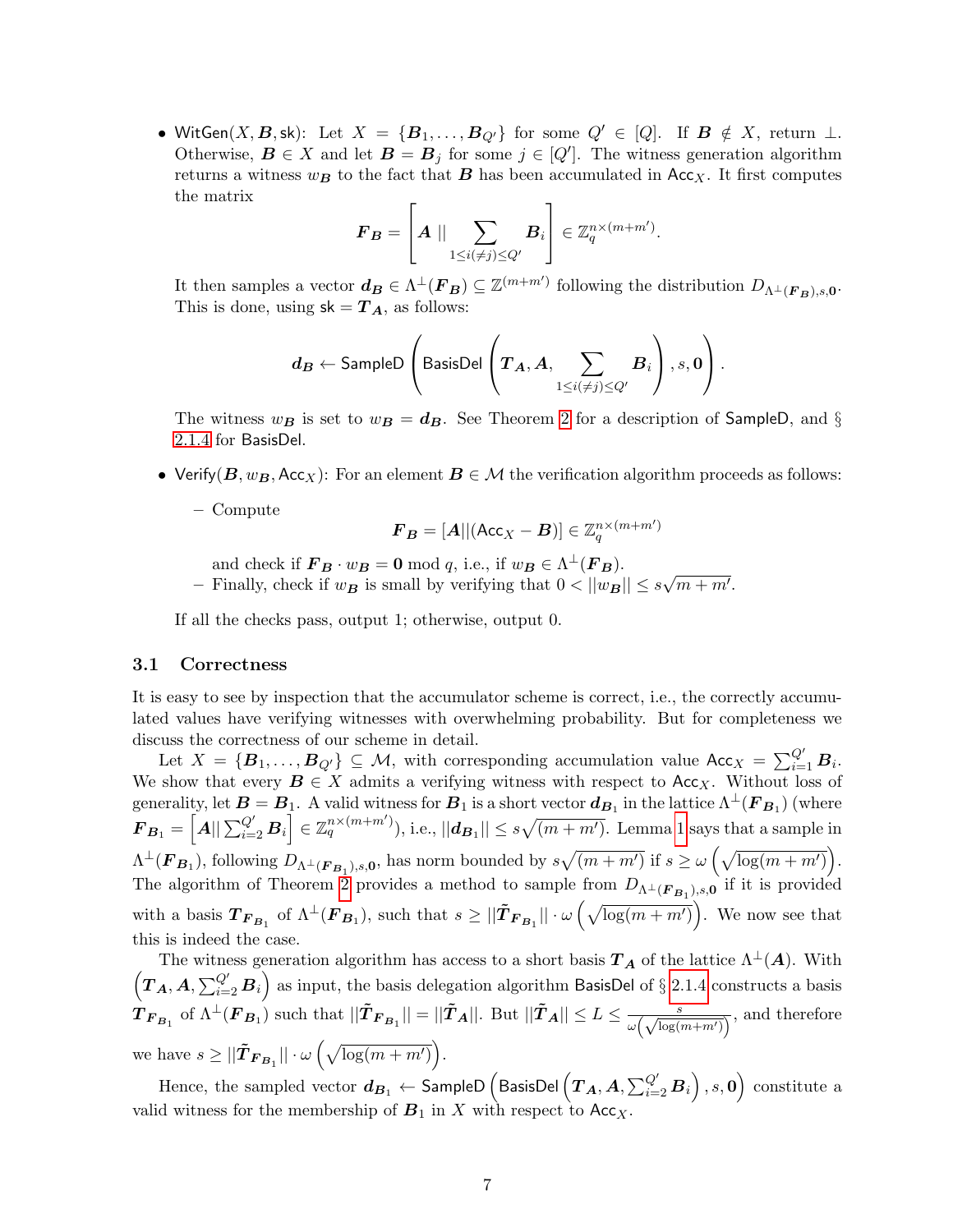#### <span id="page-7-0"></span>3.2 Security

In the following theorem we now reduce the SIS problem to break the security of our accumulator scheme.

**Theorem 3** For parameters  $\lambda$ ,  $n$ ,  $q$ ,  $m$ ,  $m'$ ,  $L$ ,  $s$ , and  $Q$ , as listed in the scheme, if there is a PPT adversary A that breaks the one-way security of our accumulator scheme, with probability  $\epsilon$ , then there is a PPT algorithm B that solves the  $\text{SIS}_{q,m,\beta}$  problem with probability  $\epsilon' \geq \epsilon/3$ , for some polynomial function  $\beta = \text{poly}(\lambda)$ ; in particular  $\beta = Qs's(m+m')$ , where  $s' \ge \omega(\sqrt{\log m})^{-3}$  $s' \ge \omega(\sqrt{\log m})^{-3}$  $s' \ge \omega(\sqrt{\log m})^{-3}$ .

**Proof:** Suppose that there exists such a forger  $\mathcal{A}$ . We construct a solver  $\mathcal{B}$  that simulates an attack environment and uses an invalid element-witness pair  $(A$ 's output) to create its solution for SIS problem. The various operations performed by  $\beta$  are the following.

• Invocation

- B is invoked on a random instance  $(q, \mathbf{A} \in \mathbb{Z}_q^{n \times m}, \beta)$  of SIS problem and asked to submit a solution.

- Simulation
	- B sets the public key pk of the accumulator scheme to  $pk = A$ .
	- *D* sets the public key pk of the accumulator scheme to pk **A**.<br>
	It then picks Q short random matrices  $\mathbf{R}_1, \ldots, \mathbf{R}_Q \in \mathbb{Z}^{m \times m'}$  such that  $||\mathbf{R}_i|| \leq s' \sqrt{m}$ , for some  $s' \ge \omega(\sqrt{\log m})$ . It can do so, by independently sampling the columns of  $\boldsymbol{R}_i$ 's from  $D_{\mathbb{Z}^m,s',\boldsymbol{0}}$ .
	- It then sets the message space  $M$  to  ${B_1 = AR_1 \bmod q, ..., B_Q = AR_Q \bmod q}$  ∈  $\mathbb{Z}_q^{n \times m'}$ . By Lemma [2](#page-4-2) the distribution of  $\mathbf{B}_i = \mathbf{A}\mathbf{R}_i$  is statistically close to uniform over  $\mathbb{Z}_q^{n \times m}$  when columns of  $\mathbf{R}_i$ 's are chosen from  $D_{\mathbb{Z}^m,s',0}$ .
	- Finally, B gives  $(A, \mathcal{M})$  to A.

• Breaking One-way Security

 $-$  A outputs  $(X^* = {\mathbf{B}_{i_1}, \ldots, \mathbf{B}_{i_k}} \subseteq M, \mathbf{B}^* = \mathbf{B}_{\ell} \in \mathcal{M}, w^*_{\mathbf{B}} \in \mathbb{Z}^{m+m'}$  such that

 $\mathbf{B}^* \notin X^*$  and  $\mathbf{Verify}(\mathbf{B}^*, w^*_{\mathbf{B}}, \mathsf{Acc}_{X^*} \leftarrow \mathsf{Acc}(X^*)) = 1.$ 

- Solving SIS Instance
	- $-$  Verify $(B^*, w_B^*, \text{Acc}_{X^*}) = 1$  means

$$
w^*_{\mathbf{B}} \in \Lambda^{\perp}(\mathbf{A} || (\mathsf{Acc}_{X^*} - \mathbf{B}^*)), \text{ and } 0 < ||w^*_{\mathbf{B}}|| \le s\sqrt{m+m'}
$$

− Compute  $\boldsymbol{R}^* = \sum_{j=1}^k \boldsymbol{R}_{i_j} - \boldsymbol{R}_{\ell}$ . Also, write  $w_{\boldsymbol{B}}^* \in \mathbb{Z}^{m+m'}$  as  $\begin{bmatrix} w_{\boldsymbol{B}}^{*'} & w_{\boldsymbol{B}}^{*'} \end{bmatrix}$  such that  $w_{\mathbf{B}}^{\ast\prime} \in \mathbb{Z}^m$ ,  $w_{\mathbf{B}}^{\ast\prime\prime} \in \mathbb{Z}^{m'}$ .

 $\mathcal{F} = \text{Finally, } \mathcal{B} \text{ outputs } \mathbf{e} = w_{\mathbf{B}}^{* \mu} + \mathbf{R}^{*} w_{\mathbf{B}}^{* \mu} \in \mathbb{Z}^{m} \text{ as solution to SIS instance } (q, \mathbf{A} \in \mathbb{Z}_q^{n \times m}, \beta).$ 

We now show that  $e$  is indeed a valid solution (with probability greater than  $2/3$ ), i.e.,  $Ae =$ **0** mod q,  $||e|| \leq \beta$ , and  $e \neq 0$ . Clearly  $Ae = A(w_B^{*\prime} + R^*w_B^{*\prime\prime}) = Aw_B^{*\prime} + (\sum_{j=1}^k AR_{i_j} \bm{A} \bm{R}_{\ell} ) w_{\bm{B}}^{*\prime \prime} = \bm{A} w_{\bm{B}}^{*\prime} + ( \sum_{j=1}^k \bm{B}_{i_j} - \bm{B}_{\ell} )w_{\bm{B}}^{*\prime \prime} = [\bm{A} || (\mathsf{Acc}_{X^*} - \bm{B}^*)] w_{\bm{B}}^* = \bm{0} \bmod q.$ 

<span id="page-7-1"></span><sup>&</sup>lt;sup>3</sup>To ensure that the SIS instance with norm bound  $\beta = Qs's(m+m')$  is hard (worst-case to average-case reduction), the modulus q of the scheme should satisfy  $q > \beta \cdot w(\sqrt{n \log n})$  (See Theorem [1\)](#page-3-1). In particular, for q we choose the smallest prime bigger than  $\lambda^t$  for the smallest t such that  $q > \beta \cdot \omega(\sqrt{n \log n})$ . Choosing n log n for  $\omega(\sqrt{n \log n})$ , implies  $\beta \cdot \omega(\sqrt{n \log n}) = \text{poly}(\lambda)$ , as  $Q, s', s, m, m', n$  are all bounded above by a  $\text{poly}(\lambda)$  size number.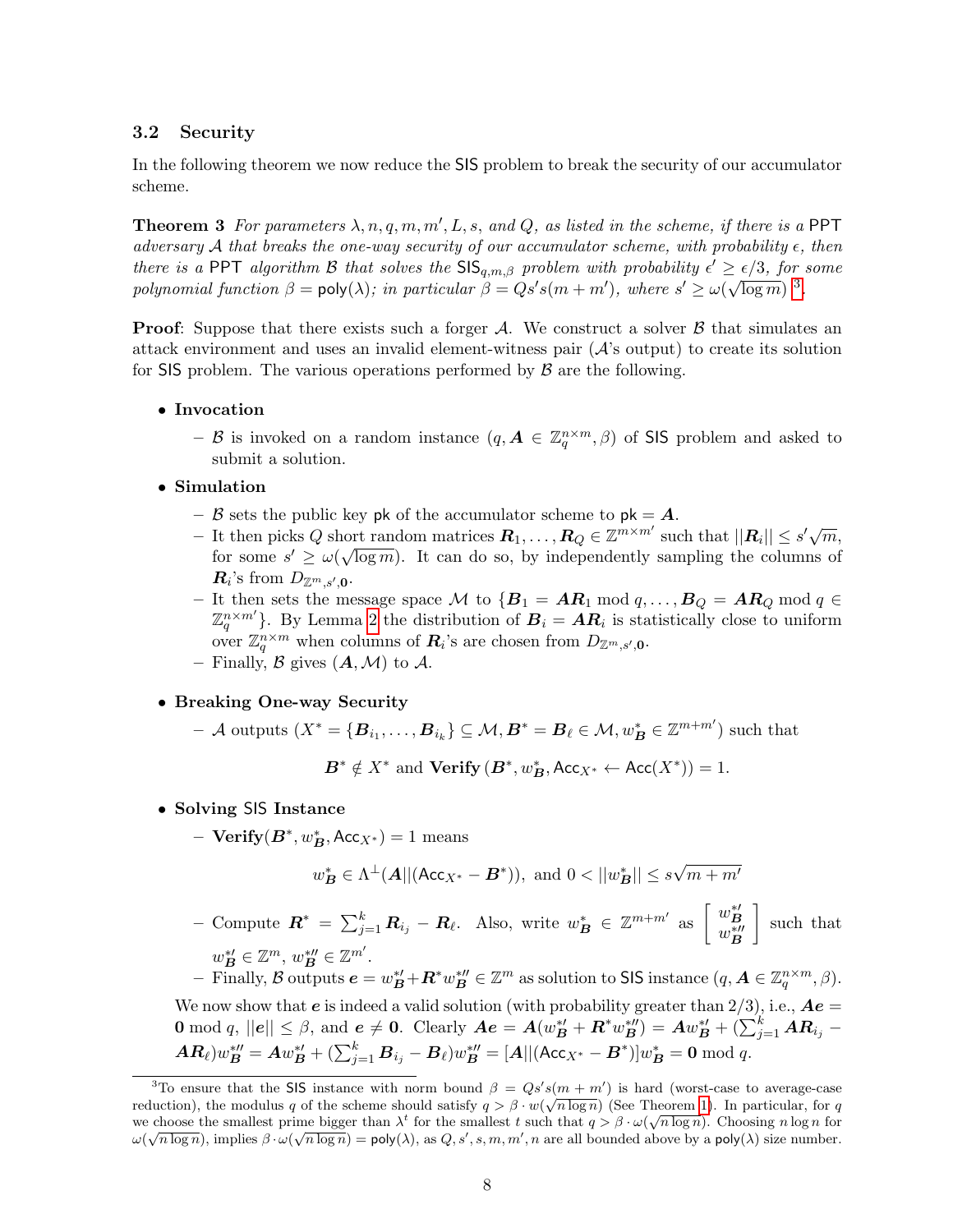Next, we show that  $||e|| \leq \beta$ . We have  $e = w_B^{*\prime} + R^* w_B^{*\prime\prime}$ , where  $R^* = \sum_{j=1}^k R_{i_j} - R_{\ell}$ is a sum of k low norm matrices  $R_{i_j}$  minus a low norm matrix  $R_\ell$  ( $||R_i|| \le s' \sqrt{m}$  with overwhelming probability). Therefore we have,

$$
||e|| = ||w_B^{*'} + (\sum_{j=1}^k \mathbf{R}_{i_j} - \mathbf{R}_{\ell})w_B^{*''}||
$$
  
\n
$$
\leq ||w_B^{*'}|| + ||\sum_{j=1}^k \mathbf{R}_{i_j} - \mathbf{R}_{\ell}|| ||w_B^{*''}||
$$
  
\n
$$
\leq s\sqrt{m+m'}(1+(k+1)s'\sqrt{m})
$$
  
\n
$$
\leq Qs's(m+m').
$$

We now complete the proof by showing that  $e = w_B^{*\prime} + R^* w_B^{*\prime\prime} \neq 0$ . Let us assume  $w_B^{*\prime\prime} \neq 0$  $(\text{as } w_B^* \neq \mathbf{0}, w_B^{*\prime\prime} = \mathbf{0} \text{ implies } w_B^{*\prime} \neq \mathbf{0} \text{ and thus } \mathbf{e} \neq \mathbf{0}).$  As  $\overline{0} < ||w_B^{*\prime\prime}|| \leq s\sqrt{m+m'} < \langle q,$ there must be at least one coordinate of  $w_B^{*\prime\prime}$  that is non-zero modulo q. W.l.o.g., let this coordinate be the first one in  $w_{\mathbf{B}}^{*\prime\prime}$ , and call it z. Let  $r_1^*$  be the first column of  $\mathbf{R}^*$ , and let  $r_{t1}$  be the first column of  $R_t$  for each t in  $\{i_1, \ldots, i_k, \ell\}$ . Clearly,  $r_1^* = \sum_{j=1}^k r_{i_j 1} - r_{\ell 1}$ . We focus on  $r_{i_1 1}$ . Let  $u = z r_{i_1 1}$ . Rewrite  $e$  as  $e = z r_1^* + e' = u + e''$  such that  $u$  depends on  $r_{i_11}$  and  $e''$  does not. Now, the only information about  $r_{i_11}$  available to A is contained in the first column of  $B_{i_1} = AR_{i_1}$ . With even A being known in the worst case, by a simple pigeonhole principle, there are a very large (exponential in  $m - n$ ) number of admissible and equally likely vectors  $r_{i_1},$  in particular more than 3Q of them, that are compatible with the view of A. At most one such value can result in cancellation of  $e$ , for if some  $u$ caused all coordination of  $e$  to cancel, then every other  $u$  would fail to do so. Therefore  $Pr[e = 0] \le 1/3Q$ . Since A can choose  $B_{i_1}$  among Q possible values  $(Q = |M|)$ , it follows that A can know the value of u with probability at most 1/3. Hence,  $Pr[e \neq 0] \geq 2/3$ . Therefore, if A breaks the one-way security of the scheme with probability  $\epsilon$ , then B solves the SIS instance with probability  $\epsilon' \geq 2\epsilon/3$ .

# 4 Conclusion and Open Problems

We have provided the first lattice-based construction of a one-way accumulator scheme and proved its security from hardness assumption of the SIS problem (which is itself implied by worst-case lattice assumption). We leave open the problem of how to extend our basic scheme in order to incorporate dynamic and universal functionalities. Another interesting problem is to extend our scheme such that zero-knowledge proofs of membership can be obtained.

## References

- <span id="page-8-1"></span>[ABB10] Shweta Agrawal, Dan Boneh, and Xavier Boyen. Efficient lattice (H)IBE in the standard model. In EUROCRYPT, volume 6110 of Lecture Notes in Computer Science, pages 553–572. Springer, 2010. Full Version at "[http://crypto.stanford.](http://crypto.stanford.edu/~dabo/pubs/papers/latticebb.pdf) [edu/~dabo/pubs/papers/latticebb.pdf](http://crypto.stanford.edu/~dabo/pubs/papers/latticebb.pdf)".
- <span id="page-8-0"></span>[ABC+12] Jae Hyun Ahn, Dan Boneh, Jan Camenisch, Susan Hohenberger, Abhi Shelat, and Brent Waters. Computing on authenticated data. In TCC, volume 7194 of Lecture Notes in Computer Science, pages 1–20. Springer, 2012.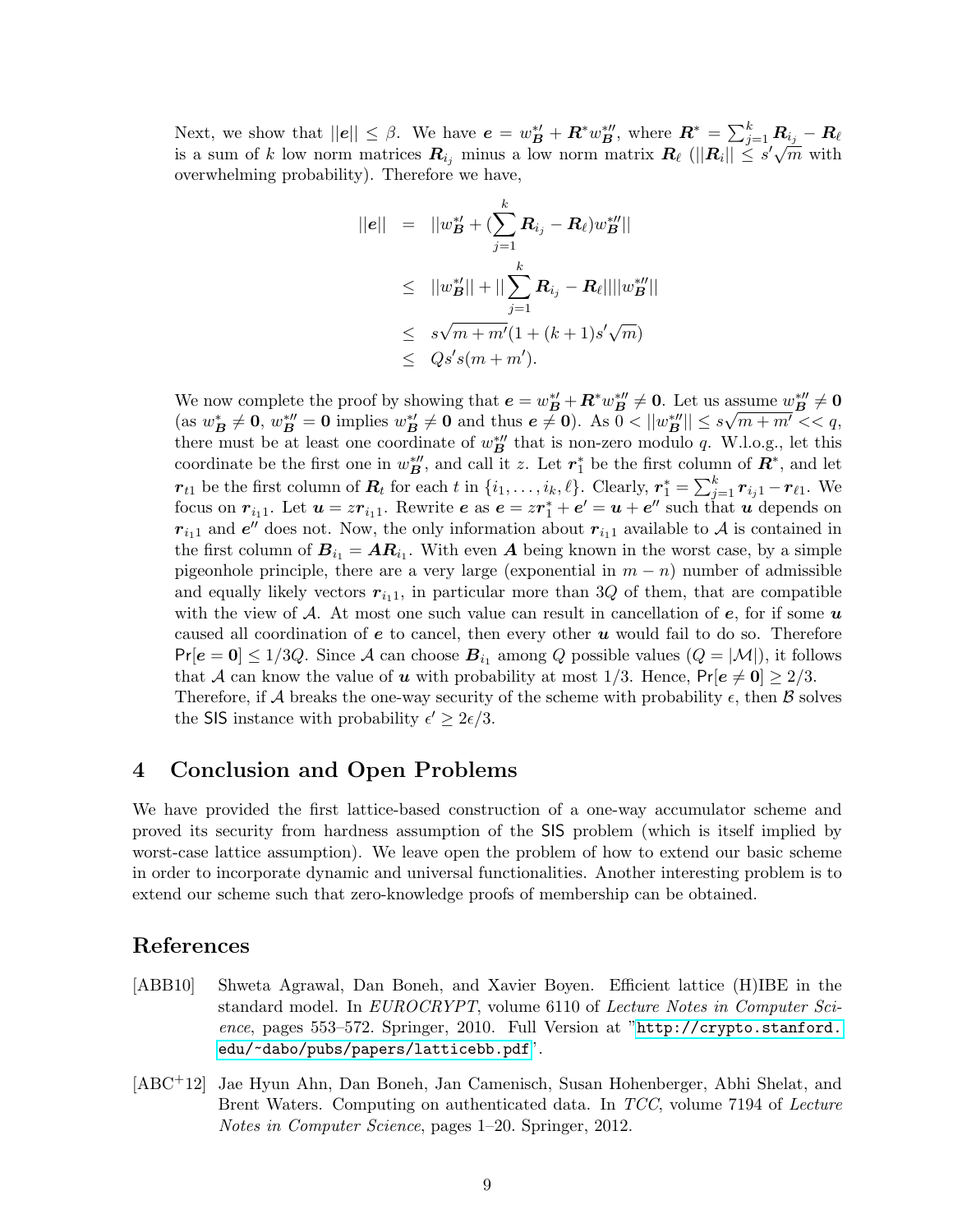- <span id="page-9-12"></span>[Ajt96] Miklós Ajtai. Generating hard instances of lattice problems (extended abstract). In STOC, pages 99–108, 1996.
- <span id="page-9-13"></span>[Ajt99] Miklós Ajtai. Generating hard instances of the short basis problem. In *ICALP*, volume 1644 of Lecture Notes in Computer Science, pages 1–9. Springer, 1999.
- <span id="page-9-14"></span>[AP09] Joël Alwen and Chris Peikert. Generating shorter bases for hard random lattices. In STACS, volume 3 of LIPIcs. Schloss Dagstuhl - Leibniz-Zentrum fuer Informatik, Germany, 2009.
- <span id="page-9-0"></span>[BdM93] Josh Cohen Benaloh and Michael de Mare. One-way accumulators: A decentralized alternative to digital sinatures (extended abstract). In EUROCRYPT, volume 765 of Lecture Notes in Computer Science, pages 274–285. Springer, 1993.
- <span id="page-9-9"></span>[BLL00] Ahto Buldas, Peeter Laud, and Helger Lipmaa. Accountable certificate management using undeniable attestations. In ACM CCS, pages 9–17, 2000.
- <span id="page-9-10"></span>[Boy10] Xavier Boyen. Lattice mixing and vanishing trapdoors: A framework for fully secure short signatures and more. In PKC, volume 6056 of Lecture Notes in Computer Science, pages 499–517. Springer, 2010.
- <span id="page-9-4"></span>[BP97] Niko Bari and Birgit Pfitzmann. Collision-free accumulators and fail-stop signature schemes without trees. In EUROCRYPT, volume 1233 of Lecture Notes in Computer Science, pages 480–494. Springer, 1997.
- <span id="page-9-7"></span>[CF13] Dario Catalano and Dario Fiore. Vector commitments and their applications. In PKC, volume 7778 of Lecture Notes in Computer Science, pages 55–72. Springer, 2013.
- <span id="page-9-8"></span>[CHKO12] Philippe Camacho, Alejandro Hevia, Marcos Kiwi, and Roberto Opazo. Strong accumulators from collision-resistant hashing. International Journal of Information Security, 11(5):349–363, 2012.
- <span id="page-9-11"></span>[CHKP12] David Cash, Dennis Hofheinz, Eike Kiltz, and Chris Peikert. Bonsai trees, or how to delegate a lattice basis. J. Cryptology, 25(4):601–639, 2012.
- <span id="page-9-3"></span>[CJ10] S´ebastien Canard and Amandine Jambert. On extended sanitizable signature schemes. In CT-RSA, volume 5985 of Lecture Notes in Computer Science, pages 179–194. Springer, 2010.
- <span id="page-9-1"></span>[CKS09] Jan Camenisch, Markulf Kohlweiss, and Claudio Soriente. An accumulator based on bilinear maps and efficient revocation for anonymous credentials. In PKC, volume 5443 of Lecture Notes in Computer Science, pages 481–500. Springer, 2009.
- <span id="page-9-5"></span>[CL02] Jan Camenisch and Anna Lysyanskaya. Dynamic accumulators and application to efficient revocation of anonymous credentials. In CRYPTO, volume 2442 of Lecture Notes in Computer Science, pages 61–76. Springer, 2002.
- <span id="page-9-2"></span>[DKNS04] Yevgeniy Dodis, Aggelos Kiayias, Antonio Nicolosi, and Victor Shoup. Anonymous identification in ad hoc groups. In EUROCRYPT, volume 3027 of Lecture Notes in Computer Science, pages 609–626. Springer, 2004.
- <span id="page-9-6"></span>[DT08] Ivan Damgård and Nikos Triandopoulos. Supporting non-membership proofs with bilinear-map accumulators. IACR Cryptology ePrint Archive, 2008:538, 2008.